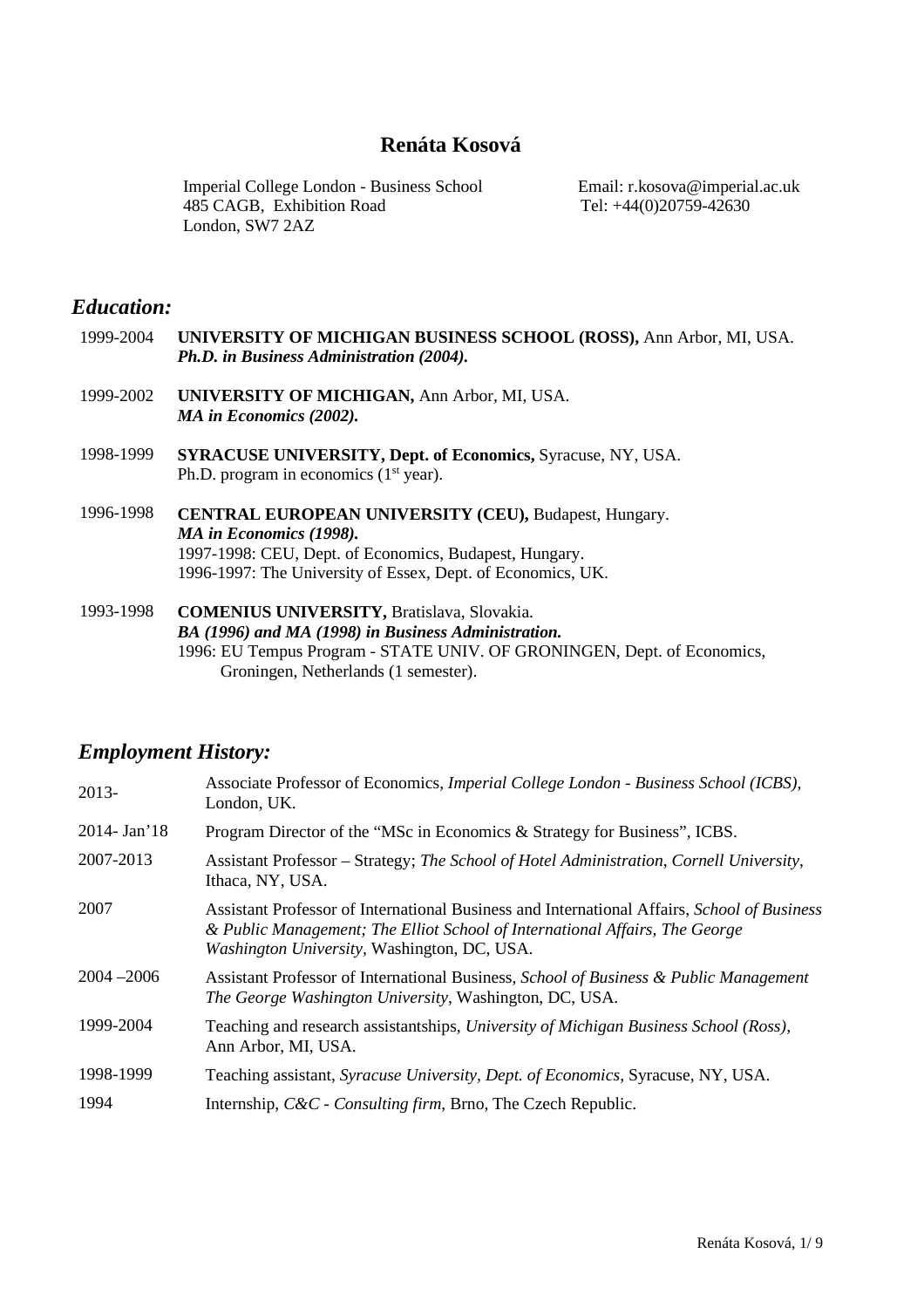# *Research Interests:*

Applied Microeconomics & Industrial Organization – analyses of firm operations & performance; firm and industry dynamics; theory of the firm; economic impact assessment; policy evaluation.

Organizational Economics – agency problems; corporate governance; incentives & contract theory; franchising; service industries.

International Economics & Business – foreign direct investment (FDI); impact of multinational corporations; globalization, firm strategy and economic development.

# *Teaching Interests:*

Business Economics; Organizational Economics; Strategy and Policy, International Business; Strategic Management; Empirical Research Methods.

# *Publications:*

## **Academic Journals:**

- *Minimum Wage Increases and Employer Performance: Role of Employer Heterogeneity,* (with Meghana Ayyagari and Sumit Agarwal). Management Science, accepted.
- *Does Competition Benefit Complements? Evidence from Airlines and Hotels* (with Silke Forbes), Management Science, accepted.
- An Empirical Analysis of Self-Enforcement Mechanisms: Evidence from Hotel Franchising, (with Giorgo Sertsios), Management Science, 64(1), 2018: 43–63.
- *Boom and Gloom, (with Paul Povel, Giorgo Sertsios and Praveen Kumar) Journal of Finance, 71(5),* 2016: 2287–2332.
- *Organizational Form and Performance: Evidence from the Hotel Industry*, (with Francine Lafontaine and Rozenn Perrigot), The Review of Economics and Statistics, 95(4), 2013: 1303-1323.
- *Agency and Compensation: Evidence from the Hotel Industry*, (wit Matt Freedman), the Journal of Law, Economics and Organization, 30(1), 2014: 72-103.
- *Post-Sale Service and the Limits of Reputation*, (with Scott Masten) Industrial and Corporate Change, 22 (6), 2013: 1663-1698.
- *Inter-Industry Employment Spillovers from Tourism Inflows,* (with Vrinda Kadiyali), Regional Science and Urban Economics, 43(2), 2013: 272-281.
- *The Terrorist Attacks of 9/11 and the Financial Crisis of 2008: The Impact of External Shocks on U.S. Hotel Performance,* (with Cathy Enz), Cornell Hospitality Quarterly, 53 (4), 2012: 308 - 325.
- *Much Ado about Chains: A Research Agenda*, (with Francine Lafontaine), International Journal of Industrial Organization, 30 (3), 2012: 303-308.
- *Agglomeration, Product Heterogeneity and Firm Entry,* (with Matt Freedman), Journal of Economic Geography, 12, 2012: 601-626.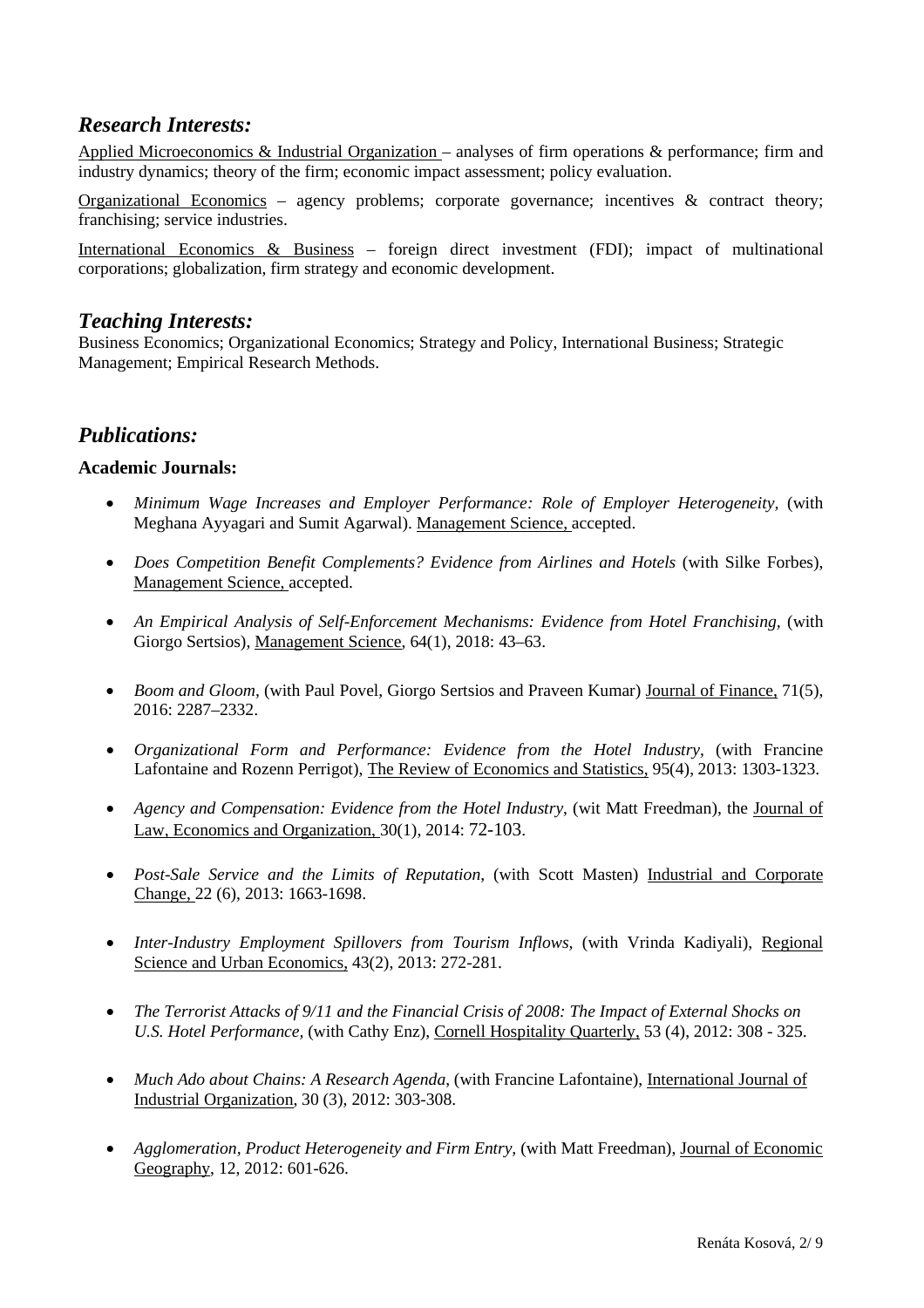- *Understanding Franchising: A New Look at U.S. Franchisor Activities*, (with Francine Lafontaine), Économies et Sociétés, Série "Dynamique Technologique et Organisation" (the leading article in the special issue on franchising), 13 (6), 2011: 873-892.
- *Do Foreign Firms Crowd out Domestic Firms? Evidence from the Czech Republic*, The Review of Economics and Statistics, Nov. 2010, 92(4): 861-881.
- *Survival and Growth in Retail and Service Industries: Evidence from Franchised Chains,* (with Francine Lafontaine), Journal of Industrial Economics, 58(3), 2010: 542-578.
- *Does FDI Facilitate Domestic Entry? Evidence from the Czech Republic*, (with Meghana Ayyagari), Review of International Economics, 18(1), 2010: 14-29.
- Book Review: *Foreign Direct Investment. Six Country Case Studies*, ed. by Y.A. Wei and V.N. Balasubramanyam, Comparative Economic Studies, 49 (3), 2007: 470-472.

## **Cornell Center for Hospitality Research (CHR) and Other Publications:**

- Age, Size and Survival and Growth of Franchised Chains. CHR Research Brief, 2(2), 2012.
- *Benefits from Agglomeration Within and Between Hotel Segments.* CHR Research Brief*,* 2(1), 2012.
- *The Impact of Terrorism and Economic Shocks on U.S. Hotels*, (with Cathy Enz and Mark Lomanno (STR)), CHR Report, Feb. 2011, 11(5): 4 -17.
- *Globalization and International Strategies,* in Cornell Handbook of Applied Hospitality Strategy, Cathy A. Enz (Ed.), Newbury Park, CA: Sage Publications, Inc., 2010: 999-1006.
- Case: *Starwood Hotels and Resorts Brings Aloft to India,* in Hospitality Strategic Management: Concepts and Cases, 2nd ed., by Cathy Enz, Wiley Publishing Company, 2009.

# *Working Papers & Research in Progress:*

- *Organizational Change, Scale, Scope and Firm Efficiency: Evidence from the Healthcare Sector,* (with Marisa Miraldo, Giorgia Marini and Mujaheed Shaikh).
- *Fintech Failures and Investors' Trust* (with Alex Michaelides)*.*
- *Scale, Scope, Ownership Changes, and Performance,* (with Francine Lafontaine and Bo Zhao).
- *Handbook on the Economics of Franchising,* (with Francine Lafontaine).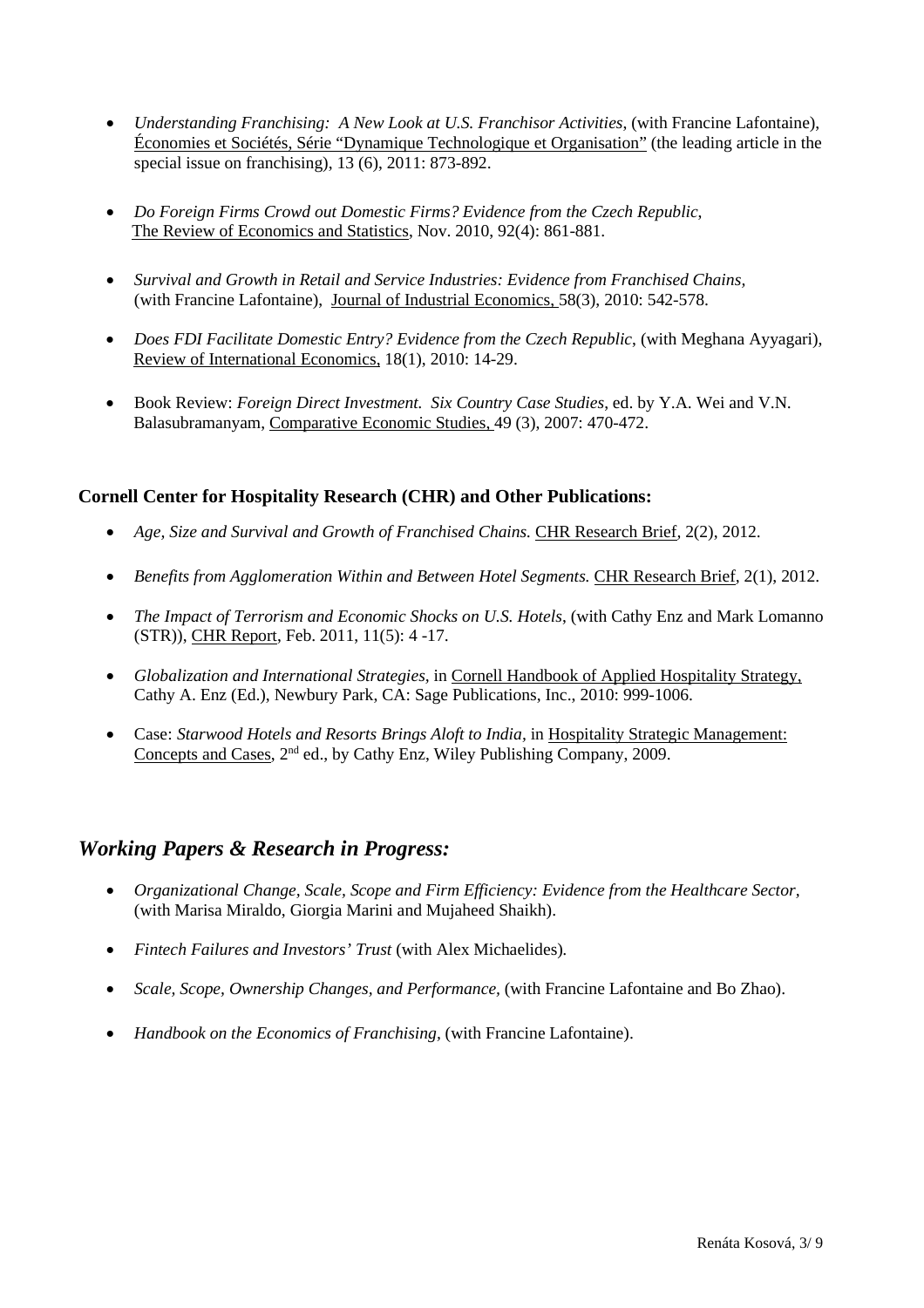# *Academic Honors, Recognitions and Awards:*

| 2021 | <b>JEMS Reviewer Certificate – for reviewer services to Journal of Economics &amp; Management</b><br>Strategy (JEMS).                                                                                                                                                          |
|------|--------------------------------------------------------------------------------------------------------------------------------------------------------------------------------------------------------------------------------------------------------------------------------|
| 2020 | <b>JEMS Reviewer Certificate</b>                                                                                                                                                                                                                                               |
| 2019 | Julia Higgins Award – for significant contribution to the support of academic women at the<br>Imperial College.                                                                                                                                                                |
| 2017 | Official recognition by <i>Imperial College London</i> – for excellent work $\&$ service at Imperial<br>College Business School.                                                                                                                                               |
| 2005 | The winner of the <i>The Gunnar Hedlund Award</i> - best dissertation in International Business (3)<br>finalists nominated). Awarded by the Institute of International Business, Stockholm School of<br>Economics, and European International Business Academy. (10,000 euros) |
| 2005 | The winner of the Richard N. Farmer Dissertation Award (4 finalists nominated).<br>Awarded by the Academy of International Business. (\$1,500)                                                                                                                                 |
| 2005 | A finalist for the <i>Barry M. Richman Dissertation Award</i> (3 finalists nominated).<br>Academy of Management, International Management Division.                                                                                                                            |
| 2005 | Beta Gamma Sigma - Academic Honor Society, Univ. of Michigan Business School (Ross).                                                                                                                                                                                           |
| 2003 | <b>Best Dissertation Proposal Award, Academy of International Business-CIBER.</b>                                                                                                                                                                                              |
| 2003 | Delta Epsilon Iota - Academic Honor Society, University of Michigan.                                                                                                                                                                                                           |
| 2001 | Thomas William Leabo Award, University of Michigan Business School (Ross).<br>(for excellence during PhD studies)                                                                                                                                                              |
| 1999 | Phi Beta Delta - Honor for Society of International Scholars, Syracuse University.                                                                                                                                                                                             |

# *Competitive Scholarships and Grants:*

| 2010              | CHR (Center for Hospitality Research) Research Stipend, Cornell University.                                                                                                                                                                                                                                                                                    |
|-------------------|----------------------------------------------------------------------------------------------------------------------------------------------------------------------------------------------------------------------------------------------------------------------------------------------------------------------------------------------------------------|
| 2009              | Institute for Social Sciences Small Grant, Cornell University.                                                                                                                                                                                                                                                                                                 |
| 2007              | George Washington Institute of Public Policy (GWIPP) Research Scholar Grant.<br>(Grant returned due to leave from GWU).                                                                                                                                                                                                                                        |
| 2006              | <b>CIBER Research Grant, the George Washington University.</b><br>ACES (American Consortium on European Union Studies) Working Paper Series Grant.<br><b>ACES Research Seed Grant.</b>                                                                                                                                                                         |
| 2004              | <b>CIBER Research Grant, University of Michigan.</b>                                                                                                                                                                                                                                                                                                           |
| 2003-2004         | <i>Horace Rackham Predoctoral Fellowship</i> , University of Michigan. (University-wide competition)                                                                                                                                                                                                                                                           |
| 2003              | <i>PhD Fellowship</i> , University of Michigan Business School (Ross).                                                                                                                                                                                                                                                                                         |
| 1999-2003         | Gessner Fellowship, University of Michigan Business School (Ross).<br>(for excellent progress in the doctoral program)                                                                                                                                                                                                                                         |
| 1998              | <i>Open Society Fund.</i> (supplementary grant for the first year of Ph.D. studies at Syracuse University)<br>Ace-Phare Research Grant, The Institute of Advanced Studies, Vienna, Austria.<br>(covered a 4-week research period for MA thesis at University of Siena, Italy)<br>Student Research Grant, Central European University (CEU), Budapest, Hungary. |
| 1996-1998<br>1995 | Open Society Fund Scholarship.<br>European Union TEMPUS Program Scholarship.                                                                                                                                                                                                                                                                                   |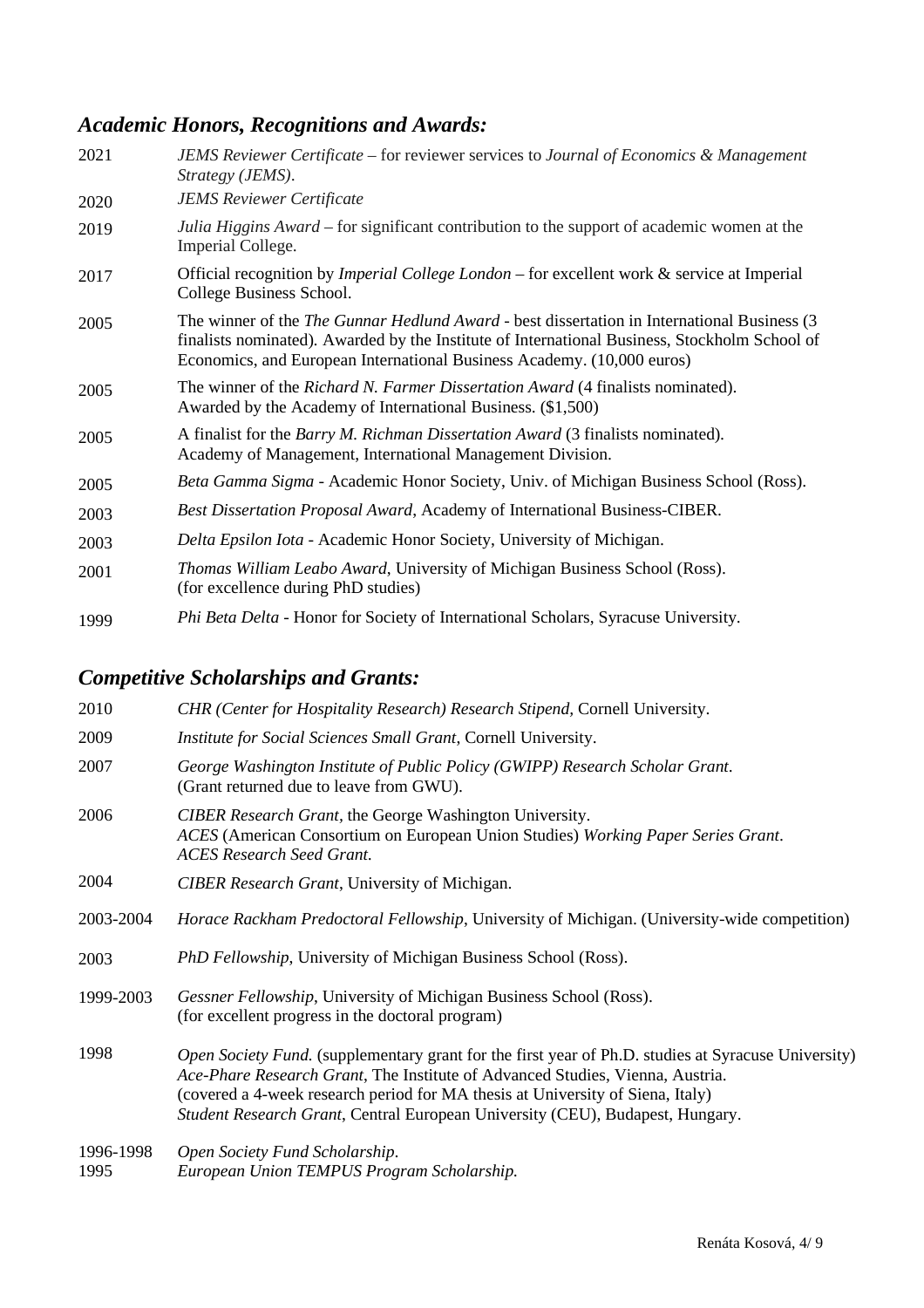# *Teaching Experience:*

## **Imperial College London – Business School.**

- MSc Economics & Strategy for Business: *Information, Incentives and Contracts; Consulting Projects;* online primers: *Strategy, Math* and *Data Tools & Evidence*.
- (Weekend) Executive MBA Program: *Managerial Economics.*
- Saudi Aramco MBA Program (SAMBA)*: Managerial Economics*
- Supervision of various final projects/theses MSc, MBA, Executive & Global MBA students.

## **Cornell University, School of Hotel Administration.**

2011 *Teaching Excellence Certificate*, Cornell University – Center for Teaching Excellence.

- Graduate Program (elective course): *Firm and Global Business Environment, HADM 6141.*
- Undergraduate Program (core course; seniors): *Strategic Management, HADM 4410.*

## **George Washington University, School of Business.**

- (Accelerated) MBA Program: *The World Economy, MBAD 240.*
- MBA Program: *International Business Strategy, IBUS 264.*
- BA Program (core course): *Introduction to International Business*, *IBUS 160.*

### **University of Michigan Business School (Ross).**

- Executive MBA Program (teaching assistant): *Quantitative Skills Workshop*; *Economics of Business, EMBA 604*.
- Undergraduate Program: *World Economy, CSIB 310*.

### **Syracuse University, Dept. of Economics.**

• Undergraduate Program (teaching assistant): *Principles of Macroeconomics, ECN 102.* 

# *Service:*

### **Professional Affiliations:**

- AEA- The American Economic Association
- SIOE Society for Institutional & Organizational Economics
- IOS Industrial Organization Society

### **Imperial College London - Business School.**

- 2019- Imperial College REF-EDI (Equality, Diversity, Inclusion) Committee.
- 2019- ICBS Electives Committee.
- 2016- 2019 Chair of Diversity Committee; Member of Management Board (ICBS).
- 2014- 2018 Program Director of the "MSc Economics & Strategy for Business" (ICBS).
- 2013- Member of faculty recruiting search cttee's for: economics, accounting, strategy (ad hoc), marketing (ad-hoc).

### **Cornell University, School of Hotel Administration.**

- 2010-2011 Faculty search committee in Environmental & Energy Economics & Sustainable Enterprise**.** Ad-hoc grant reviewer for Cornell Institute of Social Sciences.
- 2009-2013 Faculty transition advisor advising more than 20 freshmen students each semester.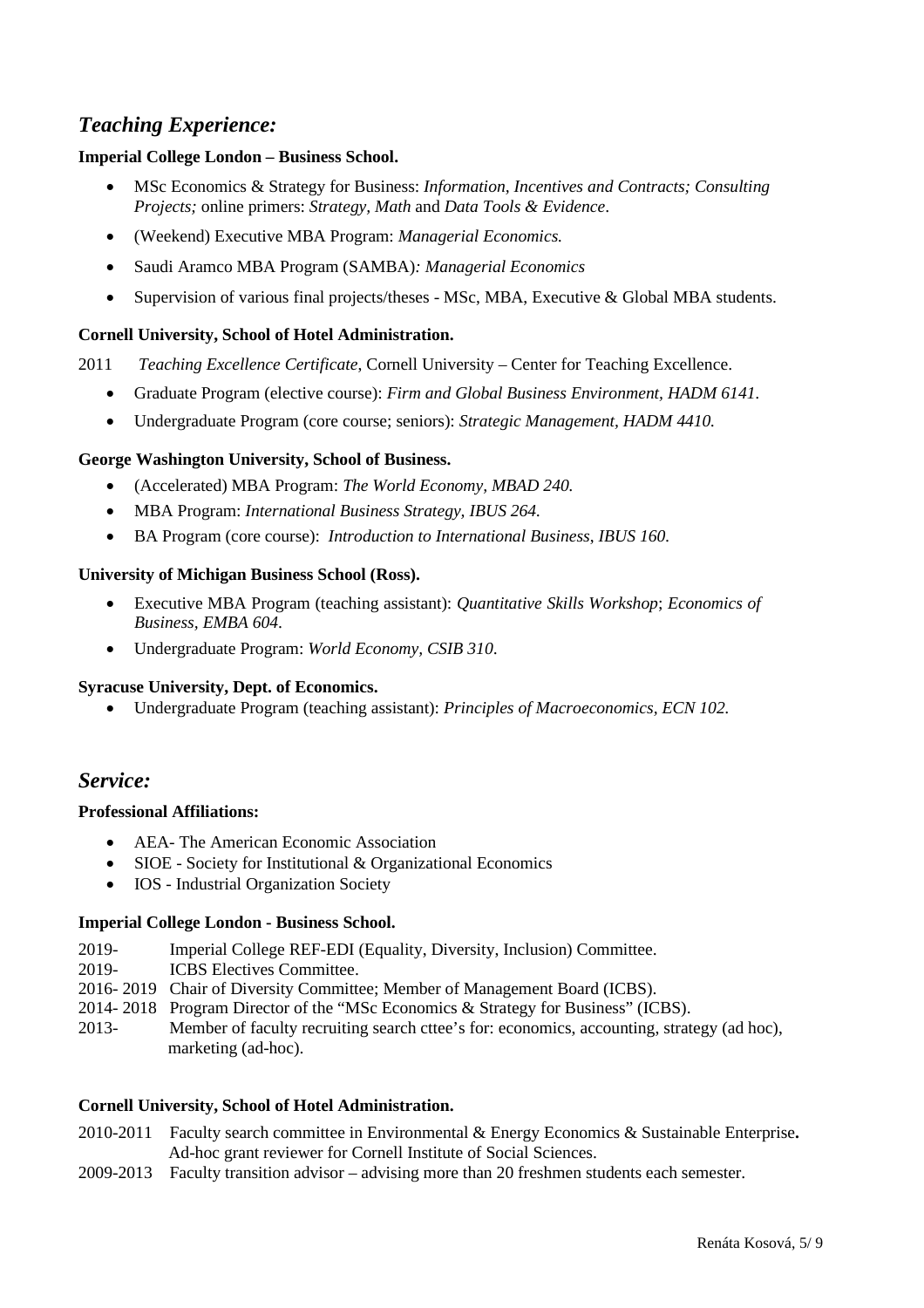2008-2010 Undergraduate Admissions Interview Team member.

#### **George Washington University, School of Business.**

| Research Committee member.                                                          |
|-------------------------------------------------------------------------------------|
| Undergraduate Core Curriculum Faculty Committee member.                             |
| Undergraduate Awards Selection Committee member.                                    |
| Gellman Library Committee member.                                                   |
| Departmental repr.- Sophomore Mintz Getaway and Freshman Year Development Programs. |
|                                                                                     |

### **Ad-Hoc Referee to:**

*Cornell Hospitality Quarterly; Cornell Hospitality Reports; Economics Bulletin; European Economic Review; Empirical Economics; International Journal of Industrial Organization; Journal of Law & Economics; Journal of Law, Economics and Organization*; *Journal of Economics and Management Strategy; Journal of Industrial Economics; Journal of International Business Studies; Journal of Management Studies; Journal of Regional Science; Journal of Retailing; Journal of Urban Economics; Management Science; Marketing Science; Oxford Bulletin of Economics and Statistics; Review of Economics and Statistics; Review of Industrial Organization; Regional Science & Urban Economics; Strategic Management Journal; The Scandinavian Journal of Economics; The Economics of Transition; World Development; National Science Foundation (NSF); The Czech Economic Review and the reports for the Czech National (Central) Bank.*

## *Conferences, Workshops & Paper Presentations:*

- *Theory and Applications of Contracts* conference (forthcoming) Imperial College London, June-July 2022. Co-organizing & participating at the conference hosted and supported by Brevan Howard Centre for Financial Analysis and ICBS.
- *SIOE – Society for Institutional & Organizational Economics*, Toronto, June 2022. (Member of the Program Committee – reviewed  $\&$  selected the papers for the program).
- *An afternoon with Wendy Tan, CEO of Intrinsic A new (robot-software) Alphabet Company,*  Imperial College London – Robotics Forum, Dec. 2021. (Panelist in discussion).
- *Future Polarized Labor Markets, Robots and Economic Policy Reforms,* Imperial College London, March 08, 2021. (Co-organizer and moderator of the online workshop conducted in cooperation between Dept. of Economics & Public Policy and Imperial Robotics Forum).
- *IIOC - International Industrial Organization Conference,* Philadelphia, May 2020. (Paper accepted; conference cancelled due to COVID-19).
- *SIOE – Society for Institutional & Organizational Economics*, Stockholm, June 2019.
- *SIOE – Society for Institutional & Organizational Economics*, Montréal, June 2018. (Session Chair).
- *IIOC - International Industrial Organization Conference.* Indianapolis, April 2018.
- *ISA - Industry Studies Association Conference*. Washington, DC, May 2017. (Paper presentation)
- *IIOC - International Industrial Organization Conference.* Boston, April 2017. (Discussant and adhoc Session Chair)
- *Intangibles & Productivity: Micro and Macro Empirical Approaches,* ESRC workshop, London, December, 2016.
- *IIOC - International Industrial Organization Conference.* Philadelphia, April 2016.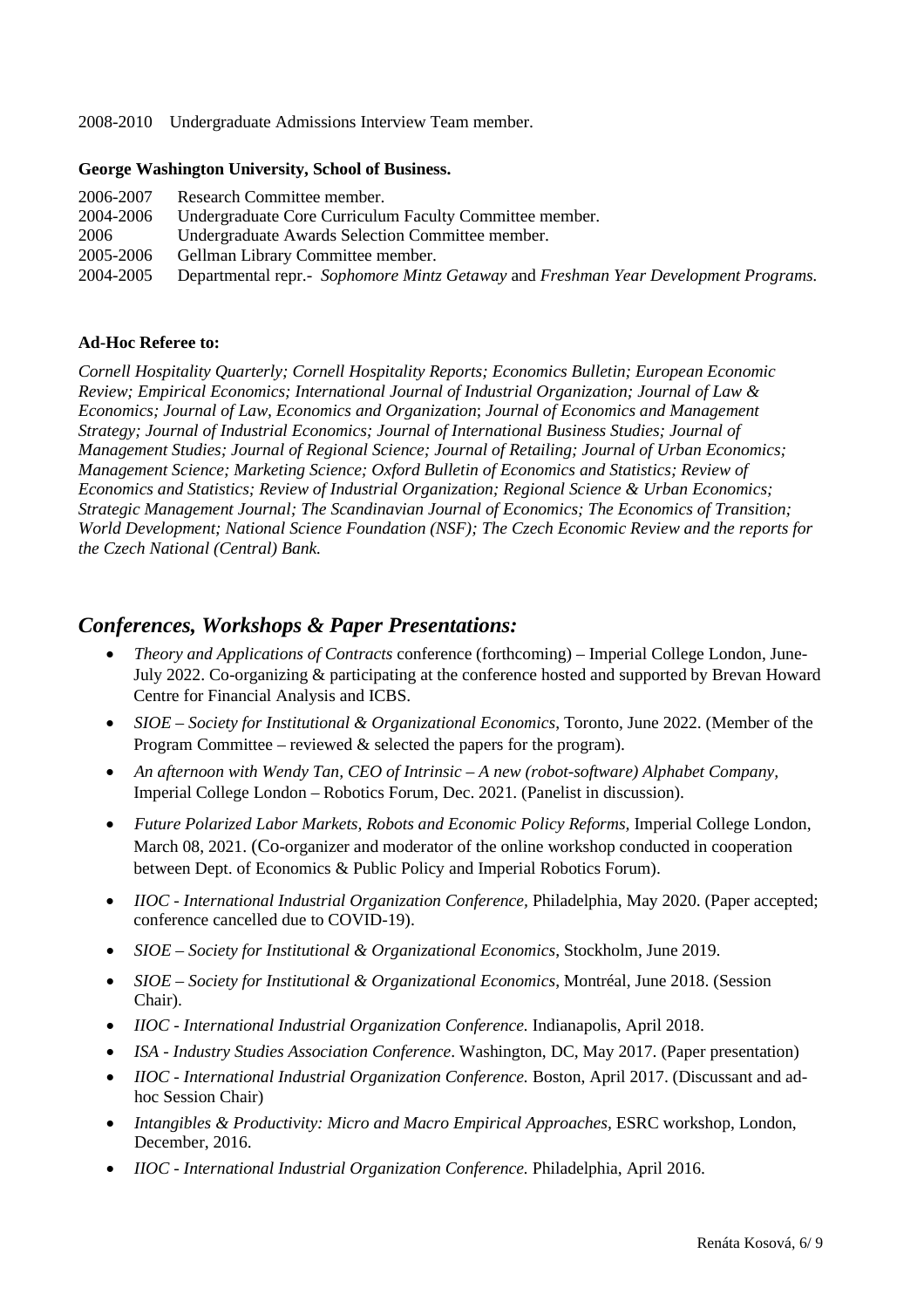- *AEA – American Economic Association Conference.* San Francisco, January 2016.
- *IIOC - International Industrial Organization Conference.* Boston, April 2015.
- *AEA – American Economic Association Conference. Boston*, January 2015. (Discussant).
- *ISNIE- International Society for New Institutional Economics* conference, Durham, NC, June 2014. (Paper presentation)
- *IIOC - International Industrial Organization Conference.* Chicago, April 2014. (Discussant).
- *AEA – American Economic Association Conference.* Philadelphia, January 2014.
- *IIOC - International Industrial Organization Conference.* Boston, May 2013. (Discussant and paper presentation).
- *EEA- Eastern American Association Annual Conference.* New York, May 2013.(Discussant).
- *Harvard Business School International Research Conference.* Boston, May 2013*.*  (Invited Participation).
- *AEA – American Economic Association Conference.* San Diego, January 2013.
- *Harvard Business School International Research Conference.* Boston, May 2012*.* (Invited Participation).
- *International Hospitality Roundtable - Center for Hospitality Research (CHR),* Ithaca, April 2012. (Participant & judge on student location pick competition).
- *IIOC - International Industrial Organization Conference.* Arlington, March 2012. (Discussant; paper present. "Agency & Compensation: Evidence from Hotels", w/ Freedman).
- *AEA – American Economic Association Conference.* Chicago, January 2012. (Paper present.: "Scale, Scope, Ownership Changes, and Performance", w/ Lafontaine and Zhao)
- *Harvard Business School Strategy Research Conference.* Boston, Nov. 2011*.*  (Invited Participation).
- *Service Innovation Roundtable* Center for Hospitality Research (CHR), Ithaca, May 2011. (Invited Participant).
- *AEA – American Economic Association Conference.* Denver, January 2011. (Paper present.:"Agency and Compensation: Evidence from the Hotel Industry", w/ M. Freedman).
- *World Bank Memorial Event.* "Friends and Colleagues Remember and Celebrate Katherine Terrell-Svejnar". World Bank, Washington D.C., November, 2010. (Invited key-note speaker).
- *Center for Hospitality Research (CHR) Summit.* Ithaca, October, 2010. (Paper presented: "Organizational Form and Performance: Evidence from the Hotel Industry" with Francine Lafontaine and Rozenn Perrigot).
- *Harvard Business School Strategy Research Conference.* Boston, October, 2010*.*  (Invited Participation).
- *IIOC - International Industrial Organization Conference.* Vancouver, May 2010. (Discussant; paper present. "Agglomeration, Product Heterogeneity & Firm Entry", w/ Freedman).
- *Sloan Industry Studies Annual Conference.* Chicago, May 2010. (Paper presented: "Agglomeration, Product Heterogeneity and Firm Entry", w/ Matt Freedman).
- *North American Regional Science Association International Conference.* San Francisco, Nov. 2009. (Paper presented: "Agglomeration, Product Differentiation, and Firm Entry", w/ M. Freedman).
- *Harvard Business School Strategy Research Conference.* Boston, Nov. 2009. (Invited Participation)
- *Sloan Industry Studies Annual Conference.* Chicago, May 2009.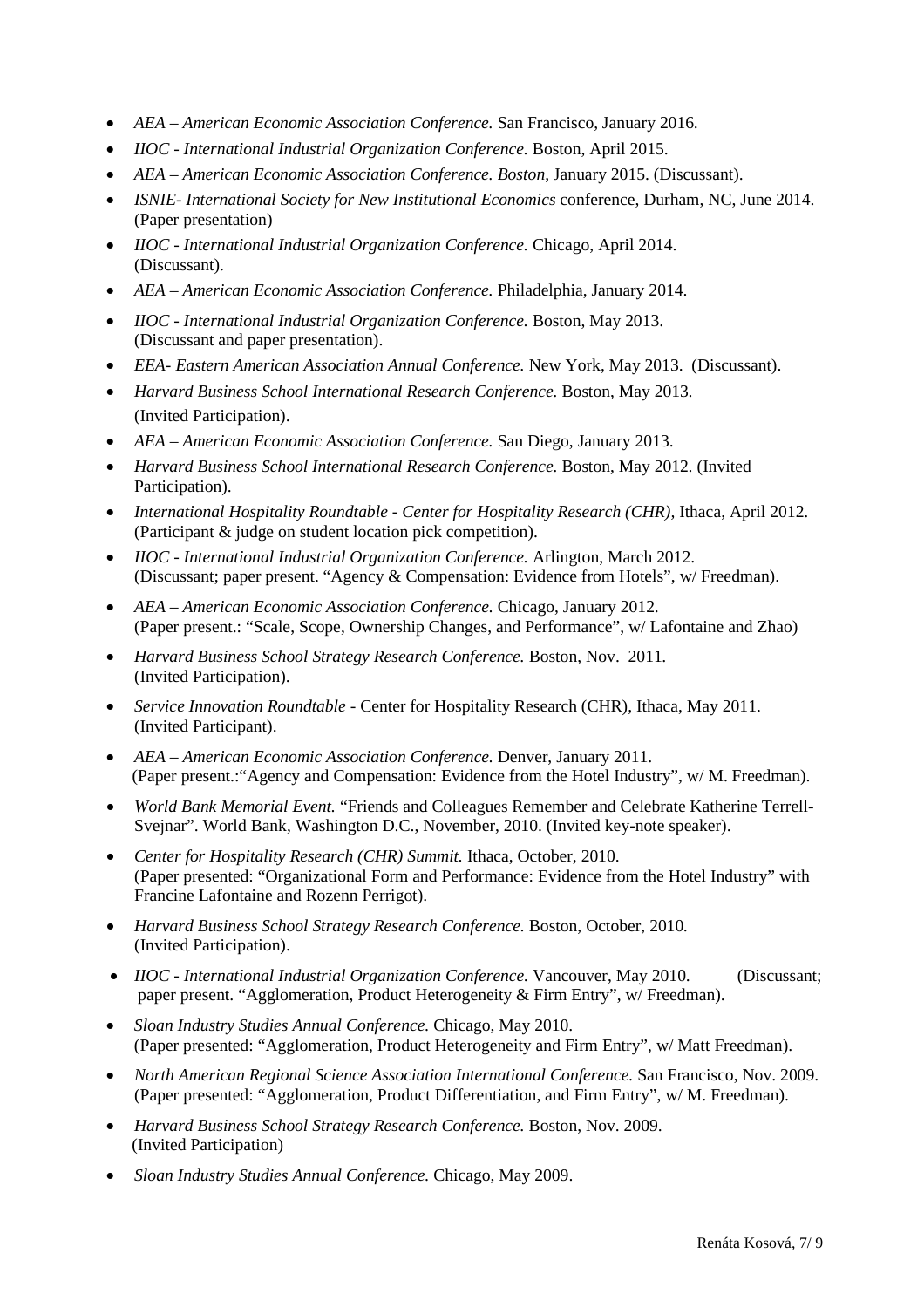(Session chair; paper presented: "Scale, Scope and Takeovers: Evidence from Franchised Chains", with Francine Lafontaine and Bo Zhao).

- *IIOC - International Industrial Organization Conference.* Boston, April 2009. (Discussant; paper presented: "Scale, Scope and Spillovers: Evidence from Franchised Chains", with Francine Lafontaine and Bo Zhao).
- *International Research Conference,* Harvard Business School. Boston, June 2008. (Invited participation).
- *AEA – American Economic Association Conference.* New Orleans, January 2008. (Paper presented: "Organizational Form and Performance: Evidence from the Hotel Industry" with Francine Lafontaine & R. Perrigot).
- *Firms in the Global Economy*  International Policy Center conference, University of Michigan, Ann Arbor, September 2007. (Discussant)
- *AOM- Academy of Management*. Philadelphia, August 2007. (Panelist in the professional workshop: "Doing Strategy Research in Emerging Economies").
- *Sloan Industry Studies Annual Conference.* Cambridge, April 2007. (Paper presented: "Organizational Form and Performance: Evidence from the Hotel Industry" with Francine Lafontaine & R. Perrigot)
- *IIOC - International Industrial Organization Conference.* Savannah, April 2007. (Discussant and paper presentation: "Organizational Form and Performance: Evidence from The Hotel Industry" with Francine Lafontaine & R. Perrigot)
- *AEA – American Economic Association Conference*. Chicago, January 2007. (Paper with Meghana Ayyagari: "Does FDI Facilitate Domestic Entrepreneurship? Evidence from the Czech Republic", presented during the ACES session)
- *NBER* National Bureau of Economic Research conference: *Firms and the Evolving Structure of Global Economic Activity*. Boston, May 2006. (Invited participation)
- *IIOC - International Industrial Organization Conference.* Boston, April 2006. (Discussant)
- *International Research Conference,* Harvard Business School. Boston, March 2006. (Invited participation)
- *EIBA- European International Business Academy*. Norway, Oslo, December 2005. (Dissertation presented at the special session for the "Gunnar Hedlund Award")
- *AOM- Academy of Management*. Hawaii, Honolulu, August 2005. (Dissertation presented at the special session for the "Barry M. Richman Dissertation Award")
- *AIB- Academy of International Business*, Canada, Quebec, July 2005. (Dissertation presented at the special session for the "Richard N. Farmer Dissertation Award")
- *IIOC - International Industrial Organization Conference.* Atlanta, April 2005.(Paper presentation: "Firm Survival and Growth in Retail and Service Industries: Evidence from Franchised Chains", with Francine Lafontaine)
- *International Research Conference,* Harvard Business School. Boston, October 2004.
- *AIB – Academy of International Business.* Monterey, July 2003. (Dissertation proposal presented at the Doctoral Consortium & Competitive papers session.)
- *International Strategy Conference,* University of Michigan Business School. Ann Arbor, October 2002. (Session Chair)